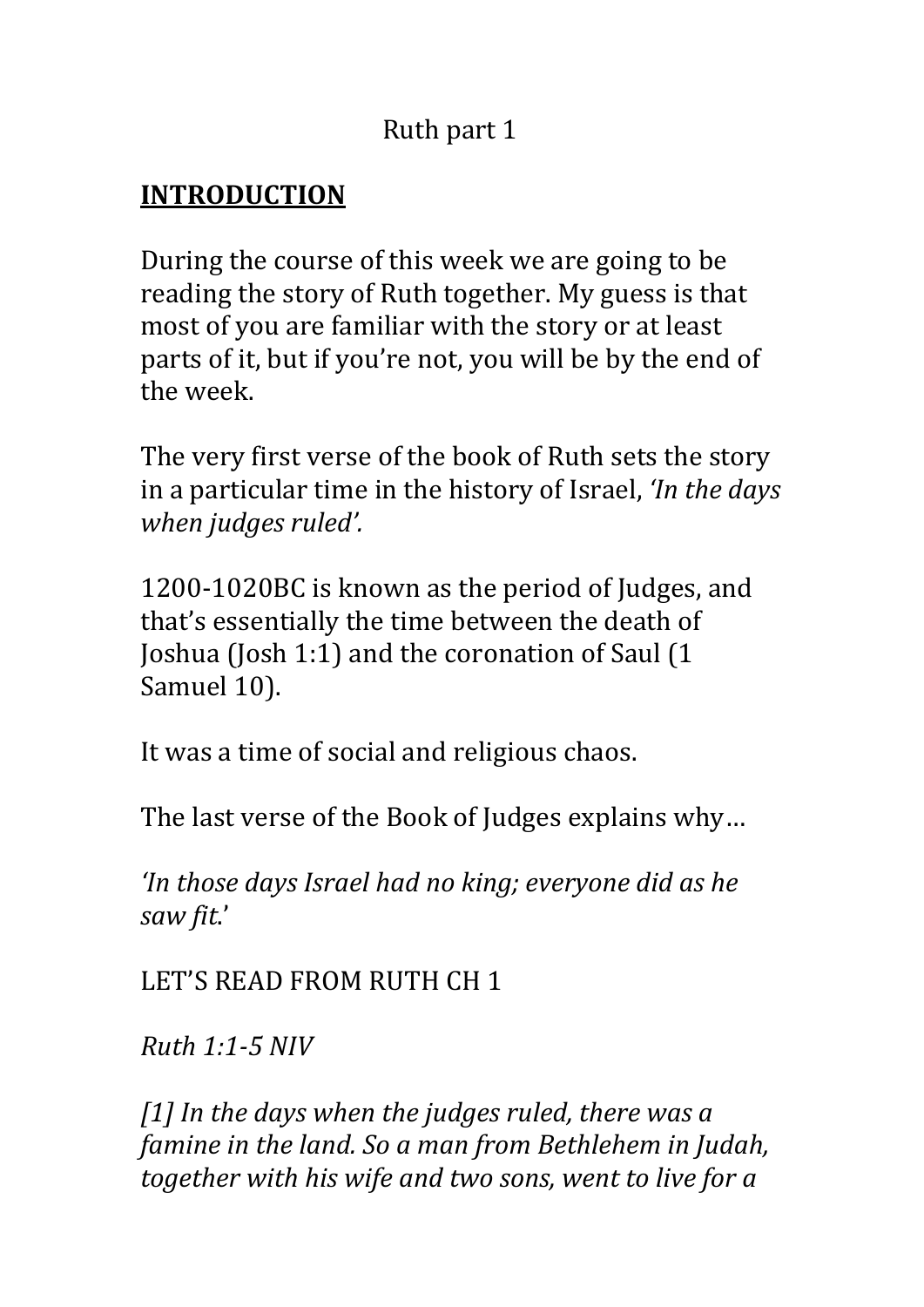*while in the country of Moab.* [2] The man's name was *Elimelek, his wife's name was Naomi, and the names of his* two sons were Mahlon and Kilion. They were *Ephrathites from Bethlehem, Judah. And they went to Moab and lived there.* [3] Now Elimelek, Naomi's *husband, died, and she was left with her two sons.* [4] They married Moabite women, one named Orpah and the other Ruth. After they had lived there about ten *years,* [5] both Mahlon and Kilion also died, and Naomi *was left without her two sons and her husband.* 

PRAY

### **MAIN SECTION**

In the days when judges ruled, there was famine in the land...

...the land is not identified in the text but for a Hebrew only one country was 'the land' and that was of course Israel, the promised land.

And we're told that a man from Israel, more specifically Bethlehem in Judah (the birth place of Jesus), makes a decision, due the famine, to leave with his family and go to live in Moab.

It's really quite an astonishing decision...and there are two key reasons for this:

1. God's presence was distinctly in the land, in Israel. If ever there was a place where God would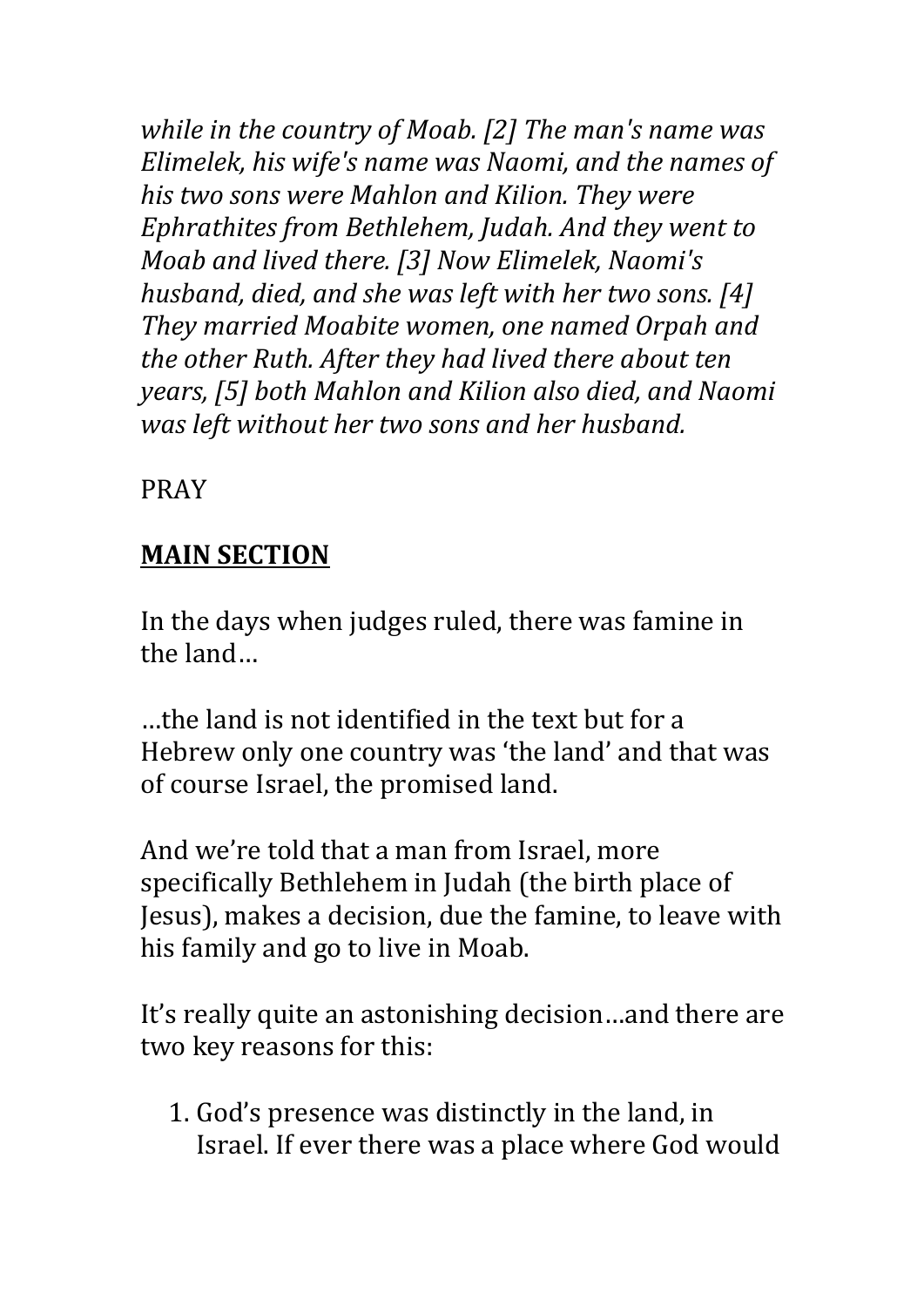provide for His people, it was in Israel, in the land he had given to them, not in Moab.

2. God, had told his people explicitly, to avoid the Moabites. Don't spend time with the people of Moab, don't get involved with the people of Moab. (Deut. 23, 2 Kings 3, Numbers 21).

- The Moabites had originated out of an incestuous relationship between Lot and his older daughter (Gen. 19:30-38); 

# (PAUSE)

But Moab was a mountainous region with a fertile plateau that ran for about 25 miles a few thousand feet up above the dead seas eastern shore...Moab had food…

# (PAUSE)

The ultimate irony had occurred in Bethlehem whose name means "house of bread". God had sent famine through because of the unfaithfulness of the people of Israel. 

The house of bread had become a place of no food …and so this man decides to take himself and his family to Moab.

# (PAUSE)

He could have stayed in Bethlehem, the empty bread basket of Judah, mourning the sin that surrounded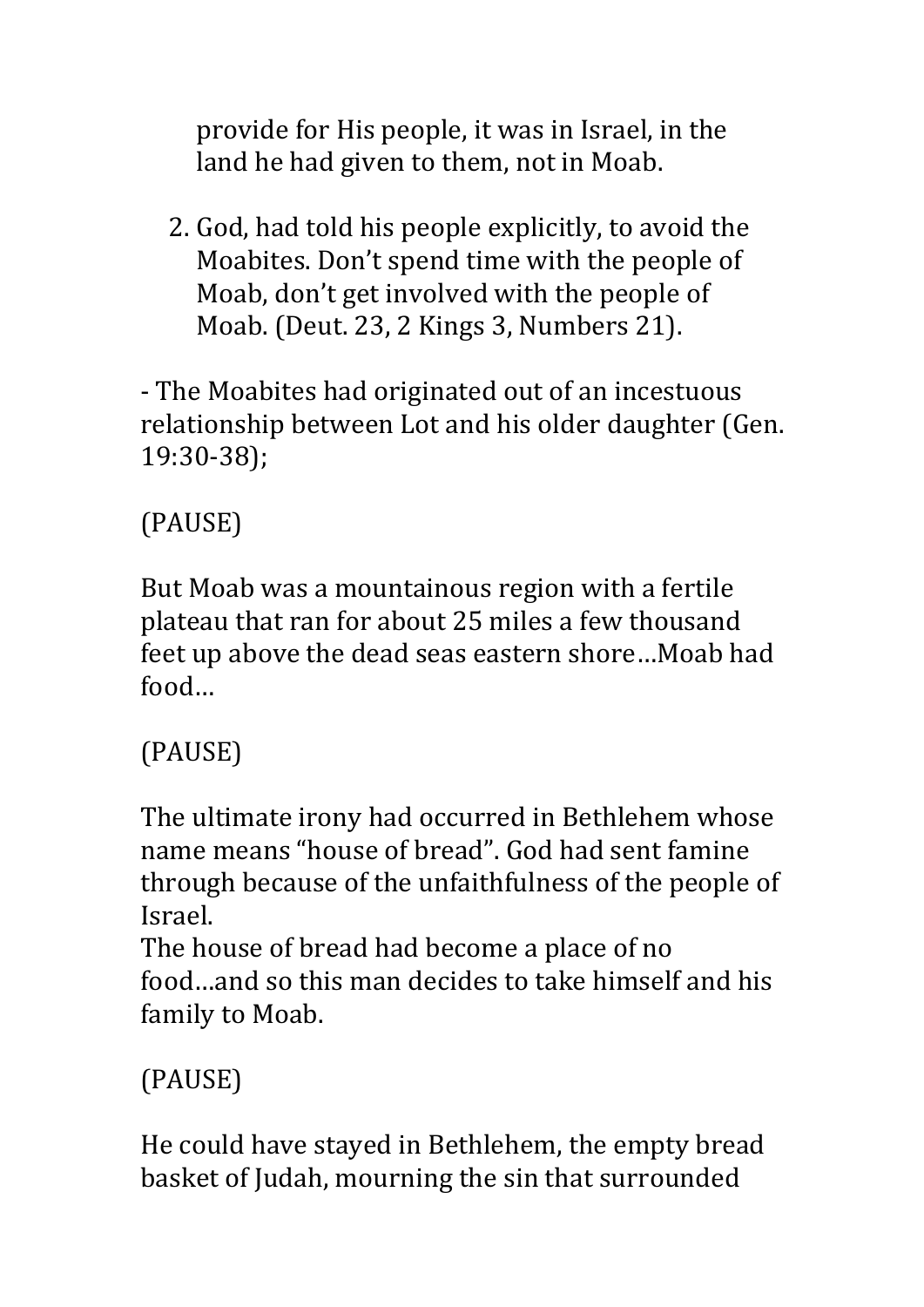him, encouraging his people to repent, trusting God to provide for him and his family...but instead he chose to leave the promised land in search of greener fields.

... this husband and Father had a duty to look after his wife and his children...(PAUSE)

...but had he forgotten that God had delivered his people from Egypt and brought them to Israel as a special place for them to live, a place where they could enjoy the presence and provision of God (if only they would remain faithful) and this man had no business leaving Bethlehem to go anywhere, least of all Moah!!

(PAUSE)

Who was this man?

His name was Elimelek (v2) which means "My God is *King"*…It appears however, that there was no king in Elimelek's life, and instead of choosing to trust the Lord to provide for his needs, like the others in his day (and like most people today), *he chose to do what was right in his own eyes.* 

### APP

Every decision you make however seemingly large or small, contributes in some way to the direction your life takes

It's been said that "*choices are the hinges of destiny*".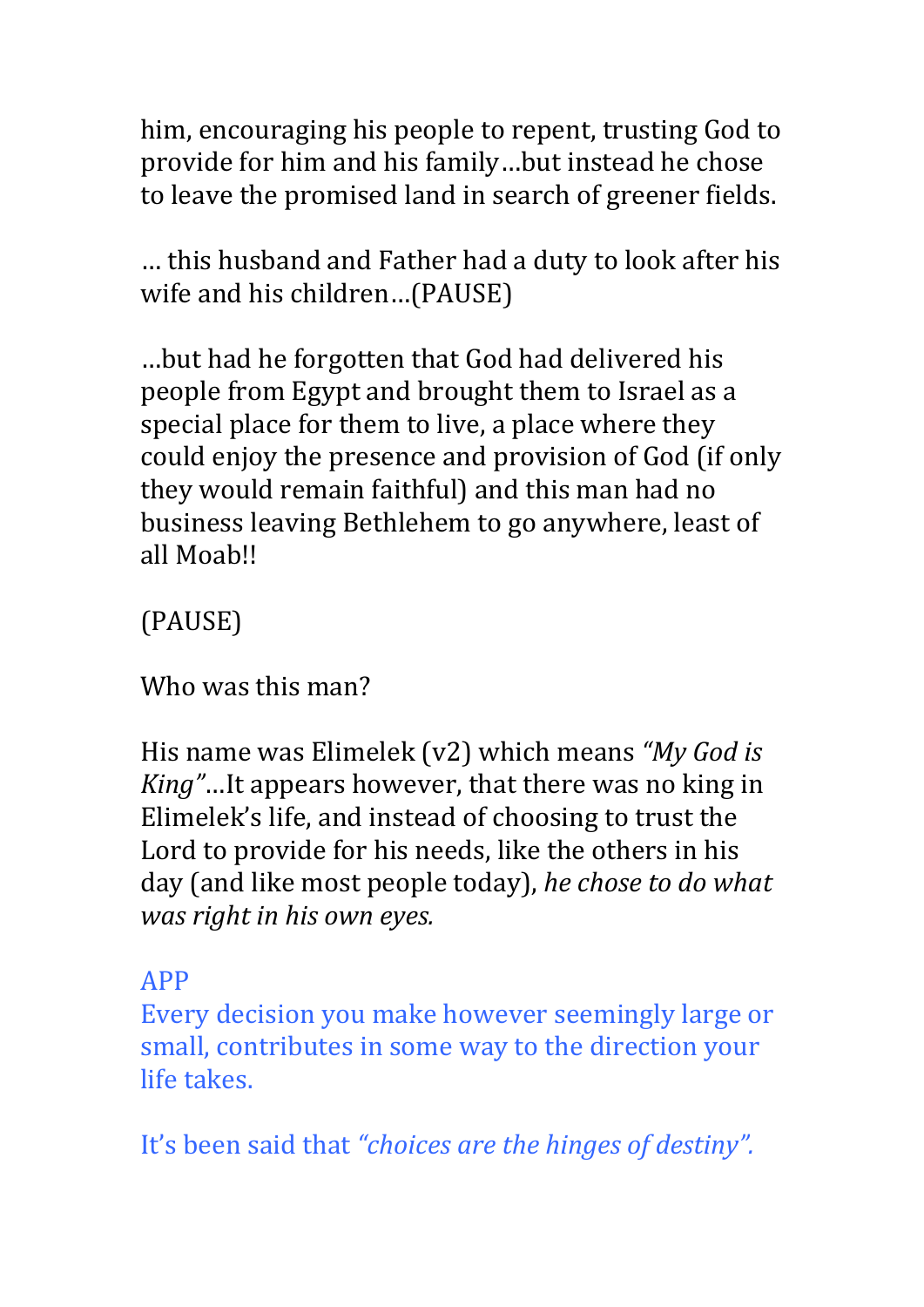Sometimes in the defining moments of your life, the factors that weigh most heavily in the decisions you make are those that seem most likely to provide you with comfort and security.

#### One commentator says:

*We rarely think seriously about the impact our choices* will have on our ability to live closely to God, to grow in *our relationship with him, to raise a Christian family in* a world that is often less than ideal, to fulfill the great *commission in our lives. All too often, like Elimelek, we* act as the sovereign of our own lives, making choices that seem best in our eyes, without reference to God and without serious thought of the long term *implications.* 

*Many bear the label 'Christian' yet their Christianity has no real impact on decisions, small decisions and life-defining decisions...The roads we choose for ourselves often make our deepest commitments plain for all to see.* 

What do your decisions and choices say about the position you give God in your life? Is it comfort and security first or is the will of God paramount in your life? Is God even part of your life at all?

### (PAUSE)

Elimelek chose comfort and security in the form of the road to Moab—and it turned out to be a road to nowhere.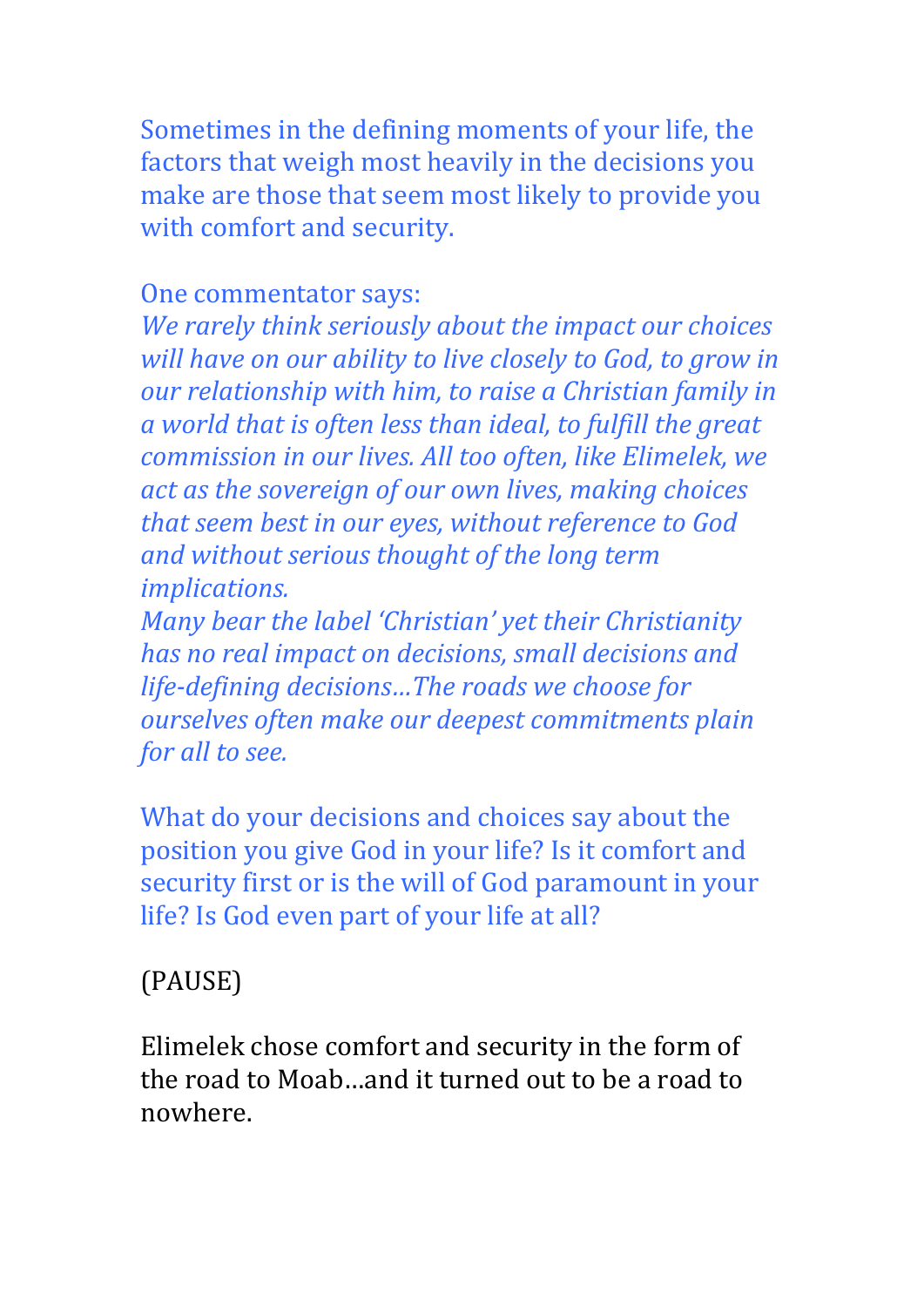He went to Moab with and his family who we are also introduced to in verse 2

*…his wife's name was Naomi (meaning pleasantness), and the names of his two sons were Mahlon (a name* derived from a noun which means sickness or illness) and Kilion (from a word that means extermination or *failing).*

While Elimelek's relatives back home in Bethlehem were starving, Elimelek and his family settled in Moab where food was plentiful, and after a while Moab became their home.

It seems initially Elimelek only intended to live there temporarily but as it turned out he lived there for the rest of his life.

Suddenly in V3 we are told that Elimelek died, and Naomi was left with her two sons.

(PAUSE)

We don't know how he died, what age he was when he died, or where he was buried—we're often told those things when someone dies in the Bible...no so Elimelek...he simply died.

(PAUSE)

And after Elimelek died, the rest of the family had a decision to make  $-$  they could repent and go back home to their own land and their own God, or they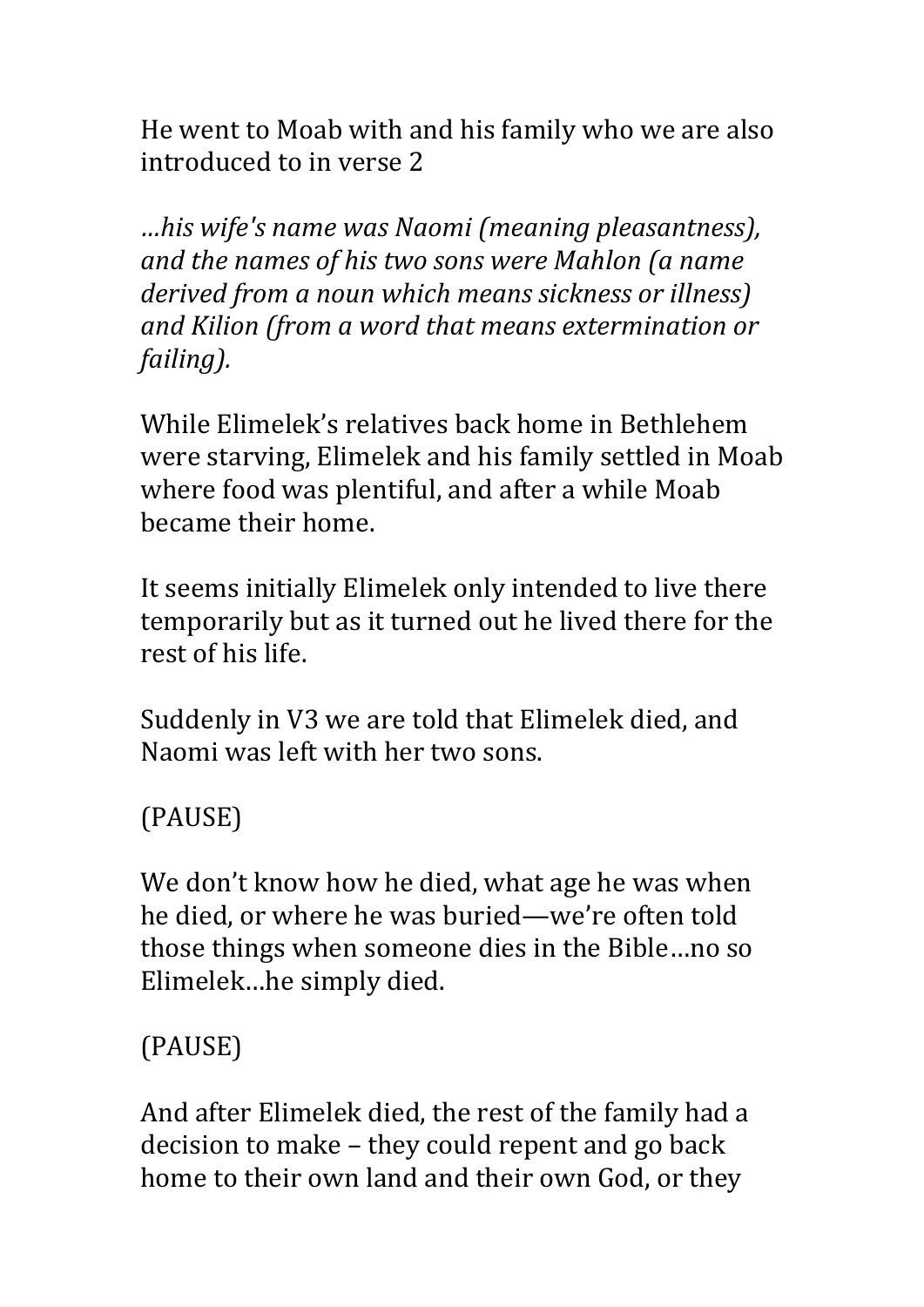could stay where they were in the land God had commanded them not to go to.

Tellingly, their choice was to stay.

They still rated their prospects more highly in Moab than in Judah...

…one commentator says:

They felt more at home in the land of compromise than *in the land of promise.* 

And as a result of that road not taken, they fall further away from the Lord V4 Naomi's sons ... *married Moabite* women...one named Orpah and the other *Ruth…*

### APP

It began with a move to Moab, now it's intermarrying...the road to continued and deepened disobedience is often smoothly paved, and provides little resistance

A small step in the wrong direction paves the way for another which makes way for another and before you know it you've sold yourself out, God no longer has his place as King of your life.

Making the right decision early on is hugely important.

If we seek to ensure that God is the reason for every decision we make, no matter how big or small, we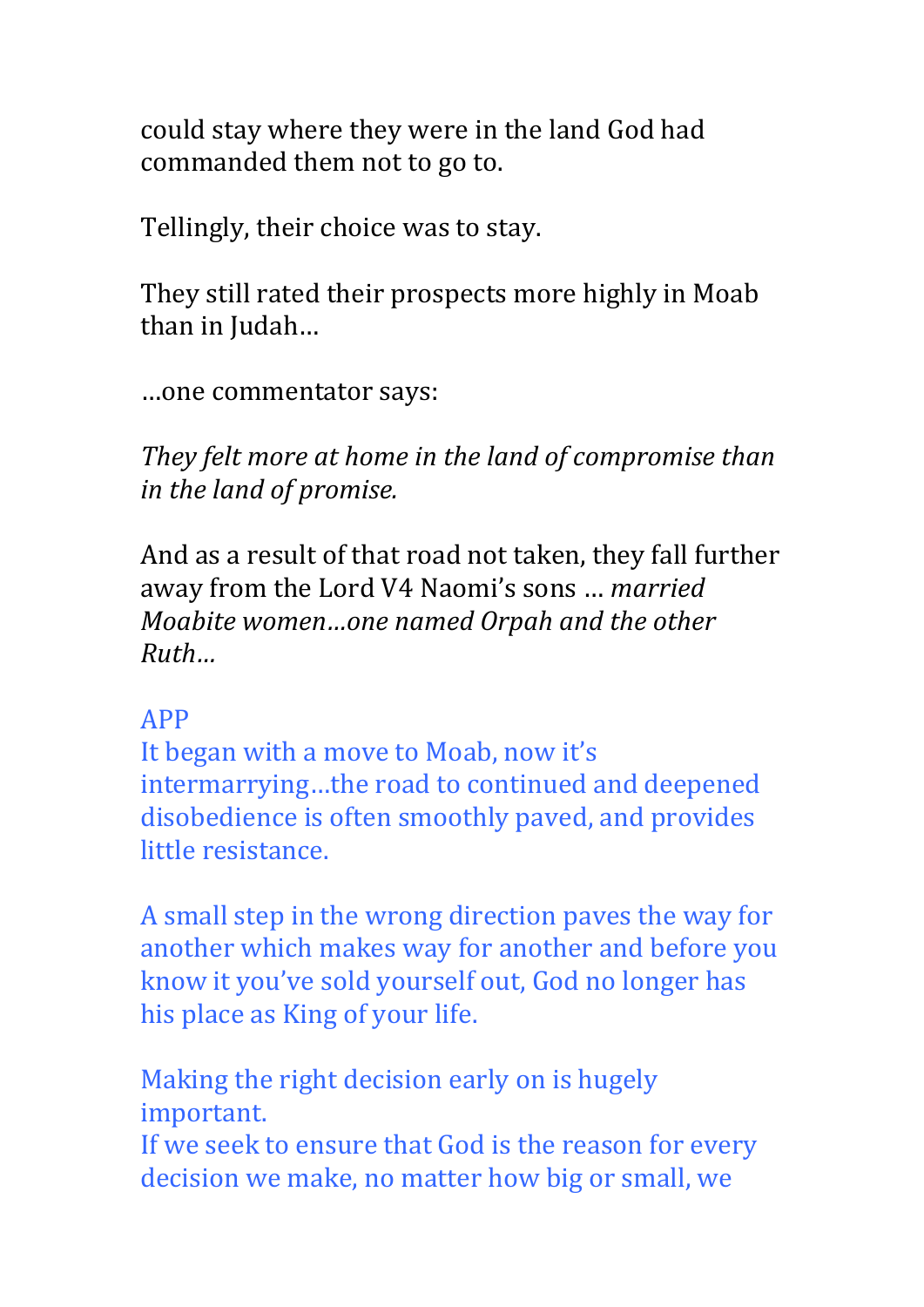won't go wrong, and the very best decision you can ever make is to put your trust in him and allow him to be Lord of your life.

(PAUSE)

Even after Elimelek had died, Naomi was still reasonably placed in her life.

She had her sons, after all.

They were young and married and had every prospect of providing future descendants to take care of her in her old age. But there's no mention of children or childlessness. It's strange.

As a family they had lived in Moab for a total of ten years... they had faced a lot, but Naomi could not imagine the tragedy that was about to unfold.

Both of hers sons died.

No cause of death is given, no record of their age and no place of burial, they just died.

(PAUSE)

Naomi was left without her two sons and her husband…and she had no grandchildren.

In the space of half a verse Naomi's whole world comes crashing down around her.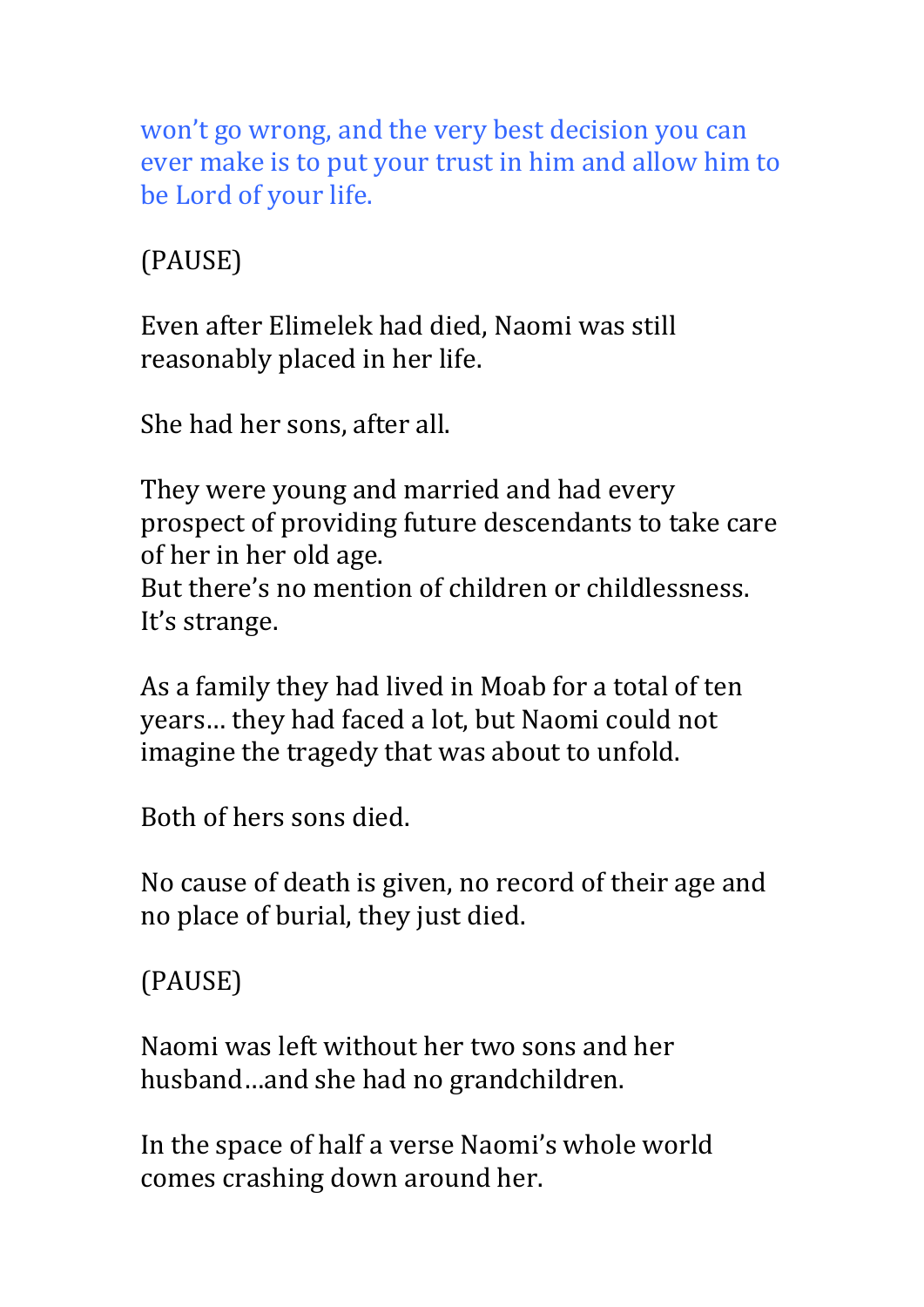Who would support a foreign widow in her old age? She was an aging single woman of no significance in a family-oriented culture.

What a sorry scene it is!

A lonely widow, living in a foreign land without either the protection or provision of a husband or sons in a male dominated society - no one to care for her and no grandchildren to cheer her up. It's hopeless!

# (PAUSE)

Naomi now sits alone...an alien in a strange land, driven from her home by famine, robbed of her loved ones by death.

# **APP (CONCLUSION)**

Naomi finds herself in this position as a result of the rejection of God in her life and the lives of the members of her family.

Now, let me say this - our disobedience isn't always the cause of trial and suffering in our lives  $-$  the story of Job is included in Bible to help us see that that is not always the case...but sometimes it is...and when the time of trial comes our direction we should examine our lives, and trace our paths to see if somehow, even perhaps unbeknown to us we are living in Moab when we ought to be in Israel.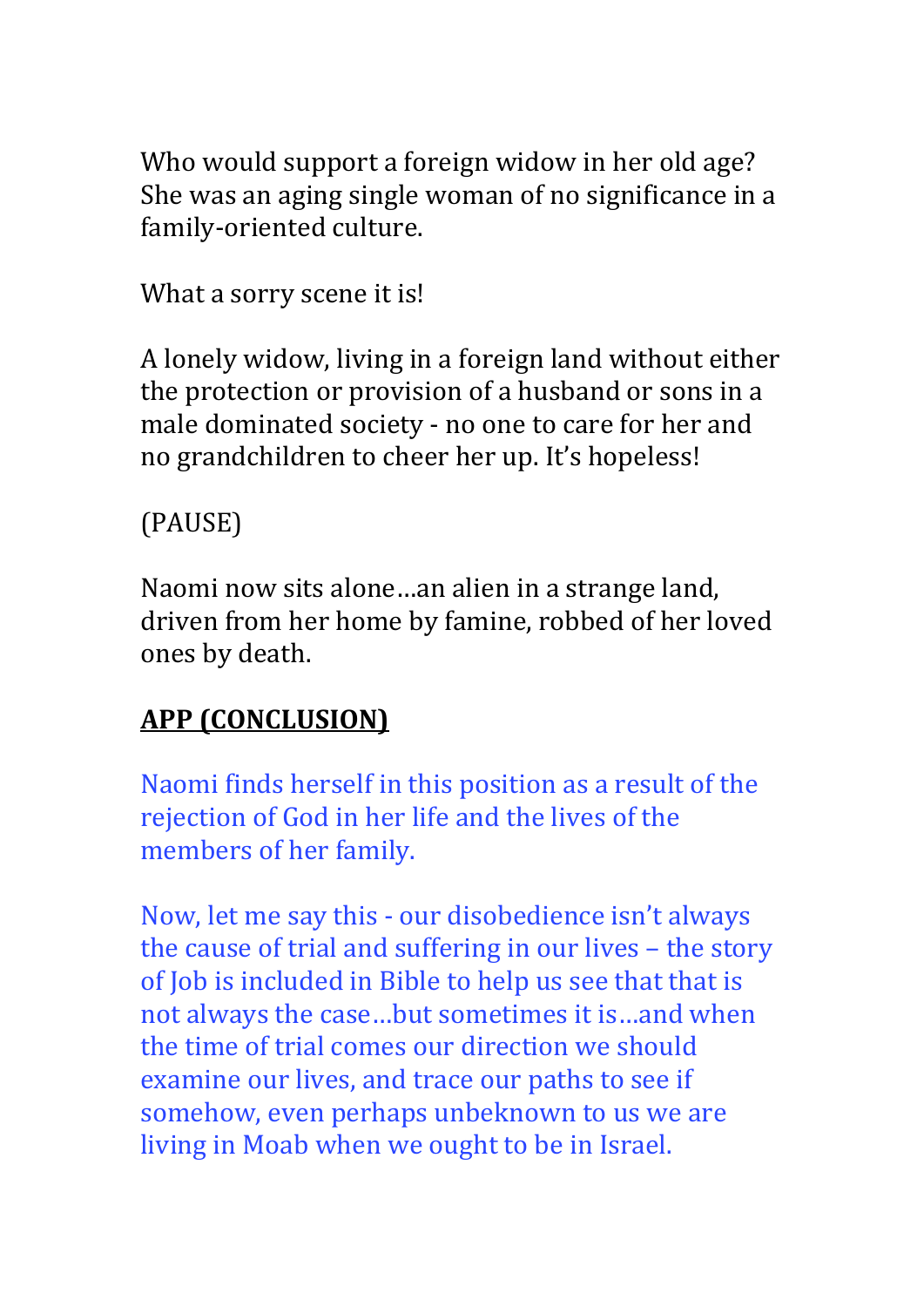# (PAUSE)

Should we conclude that our current trials are as a result of walking in the wrong direction...there's good news...we can be absolutely certain that the pain of God's chastening work in our lives is never too harsh; and is never more than is absolutely necessary to turn us to himself...there's always a way back to God. He's waiting for you to run back to him with his arms wide open just like the father was in the parable of the lost son. 

Every trial that we face is permitted and measured, not to push us over the edge, but just far enough to cause us to return to him and to his ways.

### (PAUSE)

A senior citizen was driving down the motorway, his *phone rang. Answering, he heard his wife's voice urgently warning him, "Darling, I just heard on the* news that there's a car going the wrong way on the M1. Please be careful!" *"Honey" said Herman, "It's not just one car, there are* hundreds of them!"

Which direction is your life taking right now? Be sure to make decisions and choices that lead you in the right direction, decisions that are in line with the will of God for your life, decisions that are in line with what the Bible has to teach us. If you haven't made